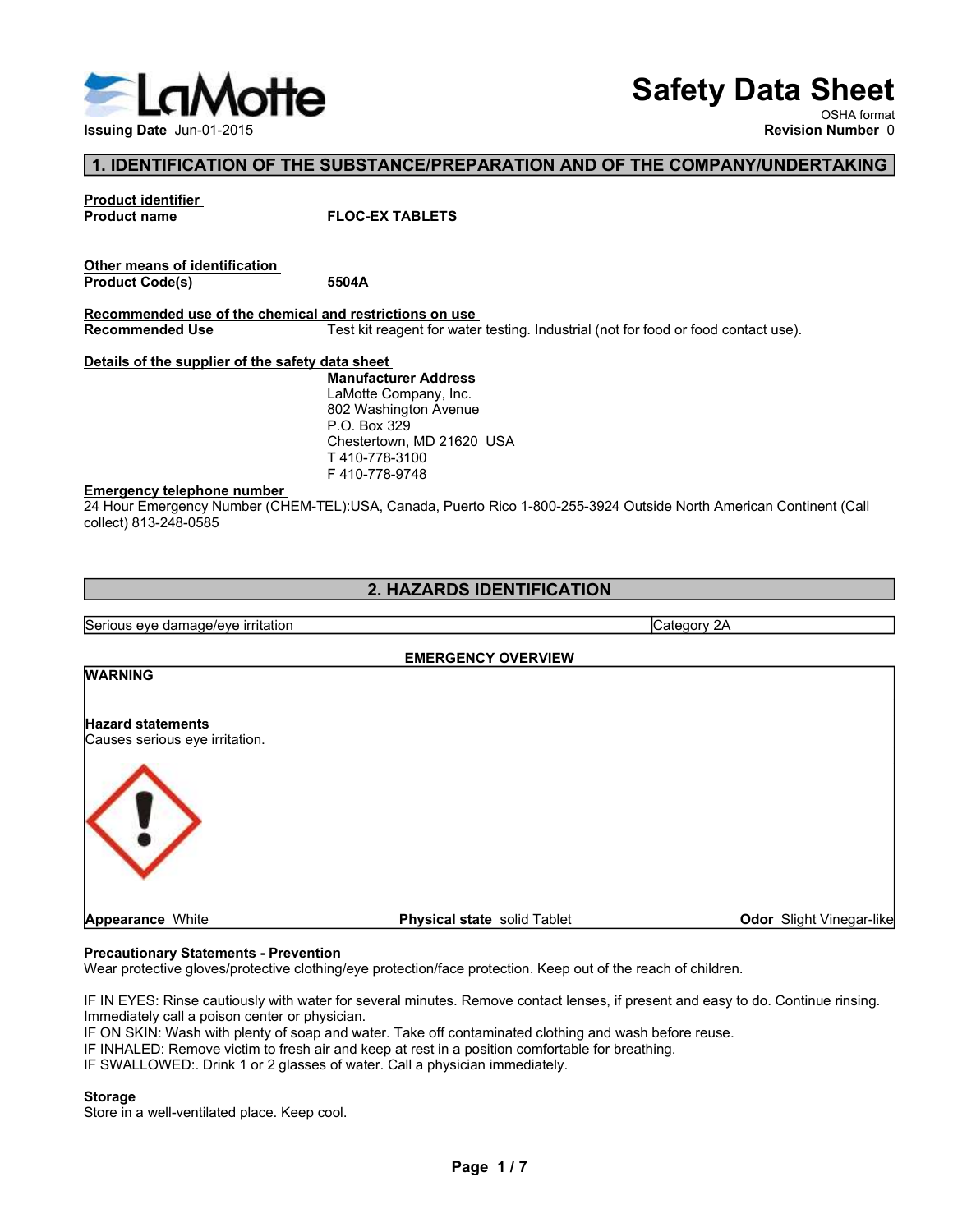### Other Hazards

### 3. COMPOSITION/INFORMATION ON INGREDIENTS\*

| 5504A - FLOC-EX TABLETS                                                                                                                                                               |                                            | <b>Issuing Date</b> |
|---------------------------------------------------------------------------------------------------------------------------------------------------------------------------------------|--------------------------------------------|---------------------|
|                                                                                                                                                                                       |                                            | Jun-01-2015         |
|                                                                                                                                                                                       |                                            |                     |
| <b>Other Hazards</b><br>May be harmful if swallowed.                                                                                                                                  |                                            |                     |
|                                                                                                                                                                                       |                                            |                     |
|                                                                                                                                                                                       |                                            |                     |
|                                                                                                                                                                                       | 3. COMPOSITION/INFORMATION ON INGREDIENTS* |                     |
| <b>Chemical name</b>                                                                                                                                                                  | <b>CAS No</b>                              |                     |
| Sodium bisulfate*                                                                                                                                                                     | 7681-38-1                                  | Weight-%<br>35-40   |
| *The exact percentage (concentration) of composition has been withheld as a trade secret.                                                                                             |                                            |                     |
| All ingredients may not be listed. Ingredients not listed do not meet the reporting requirements of the OSHA Hazard<br>Communication Standard (HCS) as specified in 29 CFR 1910.1200. |                                            |                     |

| 5504A - FLOC-EX TABLETS                                                                                                                                                                                                                                                            |                                                                                                                                                                                                                                                                                                   |                                                                                                | <b>Issuing Date</b><br>Jun-01-2015                                                              |  |  |  |  |
|------------------------------------------------------------------------------------------------------------------------------------------------------------------------------------------------------------------------------------------------------------------------------------|---------------------------------------------------------------------------------------------------------------------------------------------------------------------------------------------------------------------------------------------------------------------------------------------------|------------------------------------------------------------------------------------------------|-------------------------------------------------------------------------------------------------|--|--|--|--|
| <b>Other Hazards</b><br>May be harmful if swallowed.                                                                                                                                                                                                                               |                                                                                                                                                                                                                                                                                                   |                                                                                                |                                                                                                 |  |  |  |  |
|                                                                                                                                                                                                                                                                                    |                                                                                                                                                                                                                                                                                                   | 3. COMPOSITION/INFORMATION ON INGREDIENTS*                                                     |                                                                                                 |  |  |  |  |
| <b>Chemical name</b><br>Sodium bisulfate*                                                                                                                                                                                                                                          |                                                                                                                                                                                                                                                                                                   | <b>CAS No</b><br>7681-38-1                                                                     | Weight-%<br>35-40                                                                               |  |  |  |  |
| *The exact percentage (concentration) of composition has been withheld as a trade secret.<br>All ingredients may not be listed. Ingredients not listed do not meet the reporting requirements of the OSHA Hazard<br>Communication Standard (HCS) as specified in 29 CFR 1910.1200. |                                                                                                                                                                                                                                                                                                   |                                                                                                |                                                                                                 |  |  |  |  |
|                                                                                                                                                                                                                                                                                    |                                                                                                                                                                                                                                                                                                   | <b>4. FIRST AID MEASURES</b>                                                                   |                                                                                                 |  |  |  |  |
| <b>First Aid Measures</b>                                                                                                                                                                                                                                                          |                                                                                                                                                                                                                                                                                                   |                                                                                                |                                                                                                 |  |  |  |  |
| <b>General advice</b>                                                                                                                                                                                                                                                              |                                                                                                                                                                                                                                                                                                   | Do not get in eyes, on skin, or on clothing.                                                   |                                                                                                 |  |  |  |  |
| Eye contact                                                                                                                                                                                                                                                                        |                                                                                                                                                                                                                                                                                                   | If irritation persists or develops, contact a physician.                                       | Rinse thoroughly with plenty of water for at least 15 minutes, lifting lower and upper eyelids. |  |  |  |  |
| <b>Skin contact</b>                                                                                                                                                                                                                                                                | Wash off immediately with soap and plenty of water for at least 15 minutes. If irritation<br>develops or persists, consult physician.                                                                                                                                                             |                                                                                                |                                                                                                 |  |  |  |  |
| <b>Inhalation</b>                                                                                                                                                                                                                                                                  | Remove to fresh air. If breathing is difficult, give oxygen. Consult a physician.                                                                                                                                                                                                                 |                                                                                                |                                                                                                 |  |  |  |  |
| Ingestion                                                                                                                                                                                                                                                                          | Do not induce vomiting without medical advice. Drink plenty of water. Consult a physician.                                                                                                                                                                                                        |                                                                                                |                                                                                                 |  |  |  |  |
| Self-protection of the first aider                                                                                                                                                                                                                                                 | Use personal protective equipment. See section 8 for more information. Do not use<br>mouth-to-mouth method if victim ingested or inhaled the substance; give artificial respiration<br>with the aid of a pocket mask equipped with a one-way valve or other proper respiratory<br>medical device. |                                                                                                |                                                                                                 |  |  |  |  |
|                                                                                                                                                                                                                                                                                    |                                                                                                                                                                                                                                                                                                   | <b>5. FIREFIGHTING MEASURES</b>                                                                |                                                                                                 |  |  |  |  |
| Suitable extinguishing media<br>Water spray, dry chemical, carbon dioxide (CO2), or foam.                                                                                                                                                                                          |                                                                                                                                                                                                                                                                                                   |                                                                                                |                                                                                                 |  |  |  |  |
| <b>Protective equipment and precautions for firefighters</b><br>As in any fire, wear self-contained breathing apparatus pressure-demand, MSHA/NIOSH (approved or equivalent) and full<br>protective gear.                                                                          |                                                                                                                                                                                                                                                                                                   |                                                                                                |                                                                                                 |  |  |  |  |
|                                                                                                                                                                                                                                                                                    |                                                                                                                                                                                                                                                                                                   | <b>6. ACCIDENTAL RELEASE MEASURES</b>                                                          |                                                                                                 |  |  |  |  |
| Personal precautions, protective equipment and emergency procedures                                                                                                                                                                                                                |                                                                                                                                                                                                                                                                                                   |                                                                                                |                                                                                                 |  |  |  |  |
| <b>Personal precautions</b>                                                                                                                                                                                                                                                        | See section 8.                                                                                                                                                                                                                                                                                    |                                                                                                |                                                                                                 |  |  |  |  |
| <b>Environmental precautions</b>                                                                                                                                                                                                                                                   | Information.                                                                                                                                                                                                                                                                                      |                                                                                                | No special environmental precautions required. See Section 12 for additional Ecological         |  |  |  |  |
| Methods and material for containment and cleaning up                                                                                                                                                                                                                               |                                                                                                                                                                                                                                                                                                   |                                                                                                |                                                                                                 |  |  |  |  |
| <b>Methods for containment</b>                                                                                                                                                                                                                                                     |                                                                                                                                                                                                                                                                                                   | disposal. Dispose according to federal, state, and local regulations.                          | Sweep up in a manner that does not dispurse dust and shovel into suitable containers for        |  |  |  |  |
| Methods for cleaning up                                                                                                                                                                                                                                                            |                                                                                                                                                                                                                                                                                                   | Containerize spill material and hold for later disposal. If local regulations permit, dissolve |                                                                                                 |  |  |  |  |

# 5. FIREFIGHTING MEASURES

# 6. ACCIDENTAL RELEASE MEASURES

|                                                                                               | modul-to-modul modifical victim ingebied of innaled the babbiance, give artificial respiration<br>with the aid of a pocket mask equipped with a one-way valve or other proper respiratory<br>medical device. |
|-----------------------------------------------------------------------------------------------|--------------------------------------------------------------------------------------------------------------------------------------------------------------------------------------------------------------|
|                                                                                               | <b>5. FIREFIGHTING MEASURES</b>                                                                                                                                                                              |
| Suitable extinguishing media<br>Water spray, dry chemical, carbon dioxide $(CO_2)$ , or foam. |                                                                                                                                                                                                              |
| Protective equipment and precautions for firefighters<br>protective gear.                     | As in any fire, wear self-contained breathing apparatus pressure-demand, MSHA/NIOSH (approved or equivalent) and full                                                                                        |
|                                                                                               | <b>6. ACCIDENTAL RELEASE MEASURES</b>                                                                                                                                                                        |
|                                                                                               | Personal precautions, protective equipment and emergency procedures                                                                                                                                          |
| <b>Personal precautions</b>                                                                   | See section 8.                                                                                                                                                                                               |
| <b>Environmental precautions</b>                                                              | No special environmental precautions required. See Section 12 for additional Ecological<br>Information.                                                                                                      |
| Methods and material for containment and cleaning up                                          |                                                                                                                                                                                                              |
| <b>Methods for containment</b>                                                                | Sweep up in a manner that does not dispurse dust and shovel into suitable containers for<br>disposal. Dispose according to federal, state, and local regulations.                                            |
| Methods for cleaning up                                                                       | Containerize spill material and hold for later disposal. If local regulations permit, dissolve                                                                                                               |
|                                                                                               | Page 2/7                                                                                                                                                                                                     |
|                                                                                               |                                                                                                                                                                                                              |
|                                                                                               |                                                                                                                                                                                                              |
|                                                                                               |                                                                                                                                                                                                              |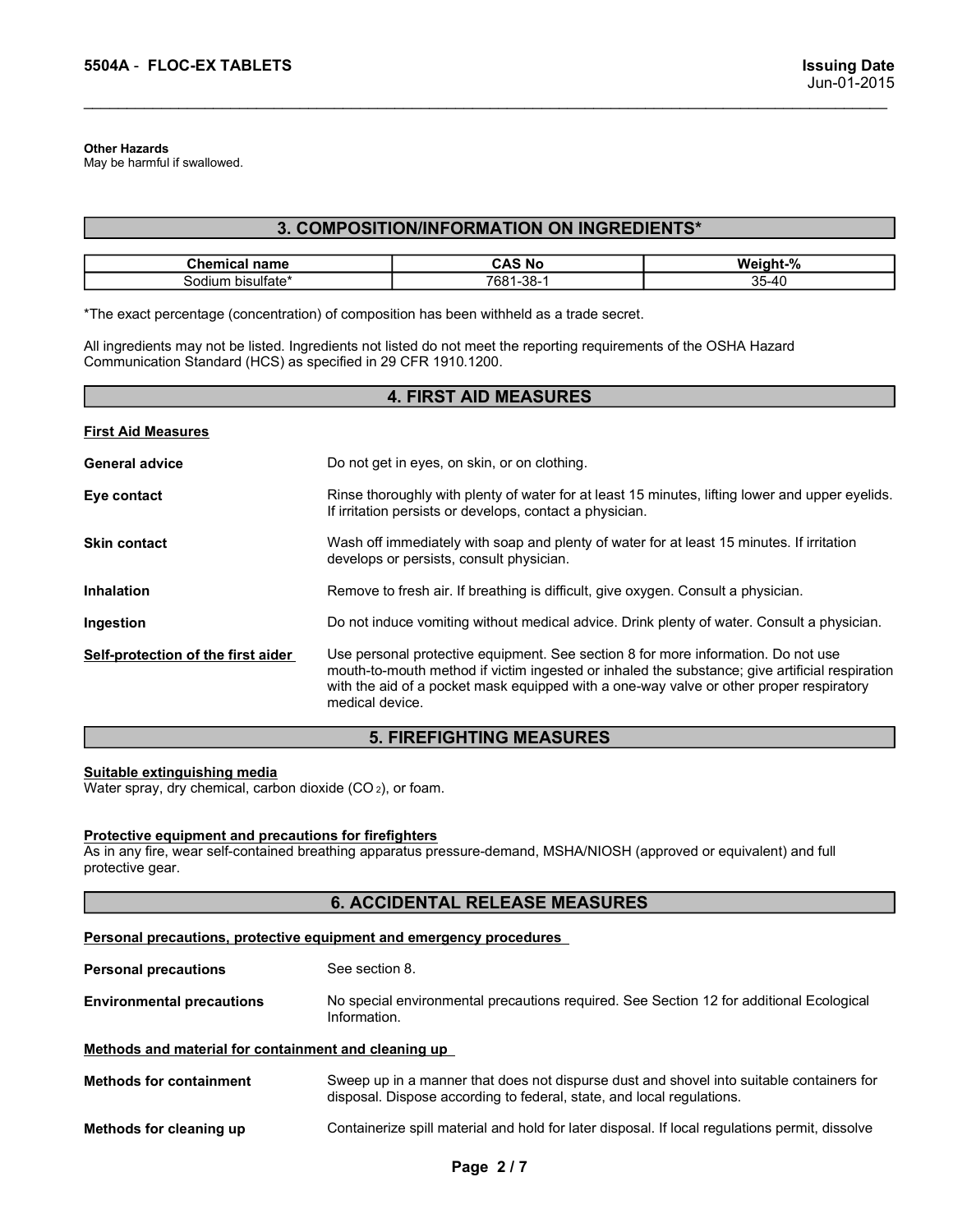**5504A - FLOC-EX TABLETS**<br>
un-01-2015<br>
with large volume of water, neutralize with alkaline material (sodium bicarbonate), then<br>
rinse to drain with excess water. After cleaning, flush away traces with water. Issuing Date<br>Jun-01-2015<br>with large volume of water, neutralize with alkaline material (sodium bicarbonate), then<br>rinse to drain with excess water. After cleaning, flush away traces with water.<br>7. HANDLING AND STORAGE **ring Date**<br>
with large volume of water, neutralize with alkaline material (sodium bicarbonate), then<br>
rinse to drain with excess water. After cleaning, flush away traces with water.<br> **7. HANDLING AND STORAGE** 

### 7. HANDLING AND STORAGE

**5504A - FLOC-EX TABLETS**<br>
with large volume of water, neutralize with alkaline material (sodiurins to the drain with excess water. After cleaning, flush away traces **7.**<br> **Precautions for safe handling**<br>
Handle in accorda SSO4A - FLOC-EX TABLETS<br>
with large volume of water, neutralize with alkaline material (sodium bicarbonate), then<br>
mise to drain with excess water. After cleaning, flush away traces with water.<br>
T. HANDLING AND STORAGE<br>
Ha **ISSUING Date**<br>Sun-01-2015<br>Summer of water, neutralize with alkaline material (sodium bicarbonate), then<br>tinse to drain with excess water. After cleaning, flush away traces with water.<br>T. **HANDLING AND STORAGE**<br>Handle in a **Issuing**<br>Jun-01-2<br>with large volume of water, neutralize with alkaline material (sodium bicarbonate), then<br>time to drain with excess water. After cleaning, flush away traces with water.<br>**7. HANDLING AND STORAGE**<br>Handle in **EXECUSE SECUS ASSALUTE SAFE SAFE SAFE SAFE AND STORAGE**<br>
With large volume of water, neutralize with alkaline material (sodium bicarbonate), then<br>
minse to drain with excess water. After cleaning, flush away traces with w Storage Keep containers tightly diversion and well-ventilate (foldum bicahonate), then<br>
this are volume of variative with a dring material (solium bicahonate), then<br>
this et o drain with excess water. After cleaning, flush **Example 15 Start Start Conducts**<br>
Start Start Start Minister metalize with alkaline material (sodium bicarbonate), then<br>
trinse to drain with excess water. After cleaning, flush away traces with water.<br> **7. HANDLING AND S ISSUA - FLOC-EXTABLETS**<br>
ISSUING DATE<br>
With large volume of water, neutralize with alkaline material (socium bicarbonate), then<br>
rinse to drain with excess water. After cleaning, flush away traces with vater.<br> **Proceution** 

### 8. EXPOSURE CONTROLS/PERSONAL PROTECTION

| 5504A - FLOC-EX TABLETS                                               | <b>Issuing Date</b><br>Jun-01-2015                                                                                                                                                                        |                 |                   |  |  |  |
|-----------------------------------------------------------------------|-----------------------------------------------------------------------------------------------------------------------------------------------------------------------------------------------------------|-----------------|-------------------|--|--|--|
|                                                                       | with large volume of water, neutralize with alkaline material (sodium bicarbonate), then<br>rinse to drain with excess water. After cleaning, flush away traces with water.                               |                 |                   |  |  |  |
|                                                                       | 7. HANDLING AND STORAGE                                                                                                                                                                                   |                 |                   |  |  |  |
| <b>Precautions for safe handling</b>                                  |                                                                                                                                                                                                           |                 |                   |  |  |  |
| <b>Handling</b>                                                       | Handle in accordance with good industrial hygiene and safety practice. Prevent contact with<br>skin, eyes, and clothing. Do not taste or swallow. Do not eat, drink, or smoke when using<br>this product. |                 |                   |  |  |  |
| Conditions for safe storage, including any incompatibilities          |                                                                                                                                                                                                           |                 |                   |  |  |  |
| <b>Storage</b>                                                        | Keep containers tightly closed in a dry, cool and well-ventilated place. Keep away from<br>heat, moisture, and incompatibles. Keep out of the reach of children.                                          |                 |                   |  |  |  |
| <b>Incompatible Products</b>                                          | Strong bases. Strong oxidizing agents.                                                                                                                                                                    |                 |                   |  |  |  |
|                                                                       | 8. EXPOSURE CONTROLS/PERSONAL PROTECTION                                                                                                                                                                  |                 |                   |  |  |  |
| <b>Control parameters</b>                                             |                                                                                                                                                                                                           |                 |                   |  |  |  |
| <b>Chemical name</b>                                                  | <b>ACGIH TLV</b>                                                                                                                                                                                          | <b>OSHA PEL</b> | <b>NIOSH IDLH</b> |  |  |  |
| Sodium bisulfate*<br>7681-38-1                                        |                                                                                                                                                                                                           |                 | Not Established   |  |  |  |
| <b>Appropriate engineering controls</b>                               |                                                                                                                                                                                                           |                 |                   |  |  |  |
| <b>Engineering Measures</b>                                           | Ensure that eyewash stations and safety showers are close to the workstation location.                                                                                                                    |                 |                   |  |  |  |
| Individual protection measures, such as personal protective equipment |                                                                                                                                                                                                           |                 |                   |  |  |  |

win angle volume of water, After cleaning, flush away traces with<br>
The to drain with excess water. After cleaning, flush away traces with<br>
The Handling<br>
Handling<br>
Handling<br>
Handling<br>
Handling<br>
Handling<br>
Handling<br>
Handling<br> **Engineering Measures Engineering Measures Engineering Measures (Section Measure The West Station Station Station Stations and Stations and Dender Stations and Stations and Stations and Stations are consumed to the station Executions for safe handling**<br>
Handle in accordance with good industrial hygiene and safely practice. Prevent contact with<br>
this product.<br> **Conditions for safe storage.** including any incompatibilities<br> **Storage**<br> **Condit** From the meconomeration of the meconomeration with good industrial hygiene and safety practice. Prevent contact with<br>
Sconditions for safe storage, including any incompatibilities<br>
Storage<br>
Conditions for safe storage, inc Sonditions for safe storage<br>
this product.<br>
this product.<br>
Storage<br>
Storage<br>
Storage Mead, molsture, and incompatibilities<br>
Storage Mead, molsture, and incompatibles. Keep out of the reach of children.<br>
Incompatible Produc Conditions for safe storage, including any incompatibilities<br>
Storage<br>
Monetare, and incompatibles Keep out of the reach of children.<br>
Incompatible Products<br>
Sometion None Respirators and incompatibles Keep out of the reac **Express containers tightly closed in a dry, cool and well-ventilated place. Keep away from<br>
Keep containers tightly closed in a dry, cool and well-ventilated place. Keep away from<br>
Strong bases. Strong oxidizing agents.<br>** Storage Keep omitiones Handle in thy cool and well-emittial educations hand the case of the case of the form of the contact of the case. Strong passes. Strong postalizing agents.<br> **EXPOSURE CONTROLS/PERSONAL PROTECTION**<br>
C From the experiment of the reach of children.<br>
Strong bases. Strong oxidizing agents.<br>
Strong bases. Strong oxidizing agents.<br>
ACGIH TLV OSHA PEL NOSH IDLH<br>
ACGIH TLV OSHA PEL NOSH IDLH<br>
FINIST TRISTERENT TRISTERENT TRISTE Strong bases. Strong oxidizing agents.<br> **BRACK CONTROLS/PERSONAL PROTECTION**<br> **ACGIHTLY** OSHA PEL NOSH DUH<br>
FIRSURE CONTROLS/PERSONAL PROTECTION<br>
FIRSURE THE NORMAL TRIST THE SEAD OF THE PROPERTIES<br>
THE PROPERT SEARCH AND Control parameters<br>
Chemical name<br>
Scolim Nexider<br>
Appropriate engineering controls<br>
Engineering Measures<br>
Engineering Measures<br>
Engineering Measures<br>
Engineering Measures<br>
Engineering Measures<br>
Engineering Measures<br>
Engin Chamical name<br> **Example in the solid Solid Science of the Chapter of the Chapter of the Chapter of the Chapter of the Chapter<br>
Physical state of the state solid Science of the Science of the Workstation location.<br>
Informat** Chemical annotation and the product and the matter of the matter of the matter of the matter of the set of the stations and safety showers are close to the workstation location.<br> **Appropriate engineering Measures** Ensure t Engineering Measures<br>
Ensure that eyewash stations and safety showers are close to the workstation location.<br>
Interval and body protection<br>
Wear safety glasses with side shields (or goggles). Avoid contact with eyes.<br>
Skin Engineering Measures<br>
Insure that eyewash stations and sately showes are close to the workstation location.<br>
Individual protection<br>
Wear safely glasses with side shields (or goggles). Avoid contact with eyes.<br>
Skin and bod

### 9. PHYSICAL AND CHEMICAL PROPERTIES

| Individual protection measures, such as personal protective equipment                                                                                                                                                                                                                              |                                                                                                                                                                                                                                             |                            |                                                                                    |  |  |
|----------------------------------------------------------------------------------------------------------------------------------------------------------------------------------------------------------------------------------------------------------------------------------------------------|---------------------------------------------------------------------------------------------------------------------------------------------------------------------------------------------------------------------------------------------|----------------------------|------------------------------------------------------------------------------------|--|--|
| <b>Eye/Face Protection</b>                                                                                                                                                                                                                                                                         | Wear safety glasses with side shields (or goggles). Avoid contact with eyes.                                                                                                                                                                |                            |                                                                                    |  |  |
| Skin and body protection                                                                                                                                                                                                                                                                           | Wear latex or nitrile gloves. Gloves & Lab Coat.                                                                                                                                                                                            |                            |                                                                                    |  |  |
| <b>Respiratory protection</b>                                                                                                                                                                                                                                                                      | exposure limit they must use appropriate certified respirators.                                                                                                                                                                             |                            | None required under normal usage. When workers are facing concentrations above the |  |  |
| <b>Hygiene Measures</b>                                                                                                                                                                                                                                                                            | Handle in accordance with good industrial hygiene and safety practice. Avoid contact with<br>eyes, skin and clothing. Wear suitable gloves and eye/face protection. Wash hands before<br>breaks and immediately after handling the product. |                            |                                                                                    |  |  |
|                                                                                                                                                                                                                                                                                                    | 9. PHYSICAL AND CHEMICAL PROPERTIES                                                                                                                                                                                                         |                            |                                                                                    |  |  |
| Information on basic physical and chemical properties                                                                                                                                                                                                                                              |                                                                                                                                                                                                                                             |                            |                                                                                    |  |  |
|                                                                                                                                                                                                                                                                                                    |                                                                                                                                                                                                                                             |                            |                                                                                    |  |  |
| <b>Physical state</b><br>Appearance                                                                                                                                                                                                                                                                | solid Tablet<br>White                                                                                                                                                                                                                       | Odor                       | Slight Vinegar-like                                                                |  |  |
| <b>Property</b>                                                                                                                                                                                                                                                                                    | Values                                                                                                                                                                                                                                      | Remarks • Method           |                                                                                    |  |  |
| pH<br>Melting point / freezing point<br>Boiling point / boiling range<br><b>Flash point</b><br><b>Evaporation rate</b><br><b>Flammability (solid, gas)</b><br><b>Flammability Limit in Air</b><br><b>Upper flammability limit:</b><br>Lower flammability limit:<br>Vapor pressure<br>Vapor density | 3.6<br>No information available<br>No information available<br>Not Applicable<br>No information available<br>No information available<br>No information available<br>No information available<br>No information available                   | (1 tablet in 5mL of water) |                                                                                    |  |  |
|                                                                                                                                                                                                                                                                                                    | Page 3/7                                                                                                                                                                                                                                    |                            |                                                                                    |  |  |
|                                                                                                                                                                                                                                                                                                    |                                                                                                                                                                                                                                             |                            |                                                                                    |  |  |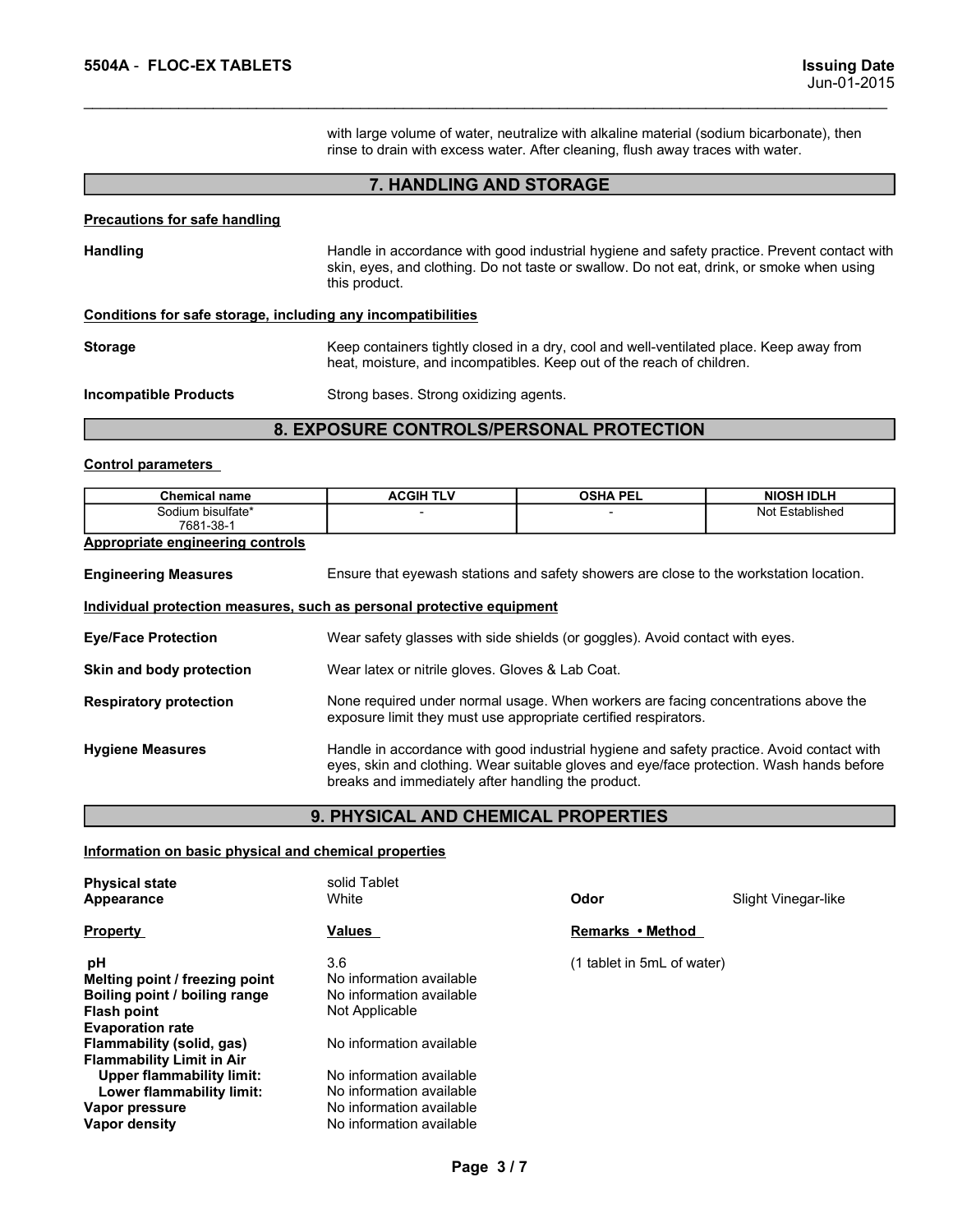| 5504A - FLOC-EX TABLETS                                      |                                                                                                  | <b>Issuing Date</b><br>Jun-01-2015 |
|--------------------------------------------------------------|--------------------------------------------------------------------------------------------------|------------------------------------|
| <b>Specific gravity</b>                                      | No information available                                                                         |                                    |
| <b>Water solubility</b>                                      | Soluble in water                                                                                 |                                    |
| Solubility in other solvents<br><b>Partition coefficient</b> | No information available<br>No information available                                             |                                    |
| <b>Autoignition temperature</b>                              | No information available                                                                         |                                    |
| <b>Decomposition temperature</b><br>Kinematic viscosity      | No information available<br>No information available                                             |                                    |
| <b>Dynamic viscosity</b>                                     | No information available                                                                         |                                    |
| <b>Explosive properties</b><br><b>Oxidizing properties</b>   | No information available<br>No information available                                             |                                    |
| <b>Other Information</b>                                     |                                                                                                  |                                    |
| Softening point                                              | No information available                                                                         |                                    |
| Molecular weight                                             | No information available                                                                         |                                    |
| VOC Content (%)<br><b>Density</b>                            | No information available<br>No information available                                             |                                    |
| <b>Bulk density</b>                                          | No information available                                                                         |                                    |
|                                                              | <b>10. STABILITY AND REACTIVITY</b>                                                              |                                    |
|                                                              |                                                                                                  |                                    |
|                                                              |                                                                                                  |                                    |
| <b>Stability</b>                                             | Stable under normal conditions of use and storage.<br>Hampshare making origination deep not cont |                                    |

### 10. STABILITY AND REACTIVITY

|                                                                                                                                                                                                                                                                                                                   |                                                                                                                                                                                                                                                                              |                                                                                                                   |  |                                                                                           |  | $0$ uli-vi-zviv                           |
|-------------------------------------------------------------------------------------------------------------------------------------------------------------------------------------------------------------------------------------------------------------------------------------------------------------------|------------------------------------------------------------------------------------------------------------------------------------------------------------------------------------------------------------------------------------------------------------------------------|-------------------------------------------------------------------------------------------------------------------|--|-------------------------------------------------------------------------------------------|--|-------------------------------------------|
| <b>Specific gravity</b><br><b>Water solubility</b><br>Solubility in other solvents<br><b>Partition coefficient</b><br><b>Autoignition temperature</b><br><b>Decomposition temperature</b><br><b>Kinematic viscosity</b><br><b>Dynamic viscosity</b><br><b>Explosive properties</b><br><b>Oxidizing properties</b> | No information available<br>Soluble in water<br>No information available<br>No information available<br>No information available<br>No information available<br>No information available<br>No information available<br>No information available<br>No information available |                                                                                                                   |  |                                                                                           |  |                                           |
| <b>Other Information</b>                                                                                                                                                                                                                                                                                          |                                                                                                                                                                                                                                                                              |                                                                                                                   |  |                                                                                           |  |                                           |
| <b>Softening point</b><br>Molecular weight<br><b>VOC Content (%)</b><br><b>Density</b><br><b>Bulk density</b>                                                                                                                                                                                                     | No information available<br>No information available<br>No information available<br>No information available<br>No information available                                                                                                                                     |                                                                                                                   |  |                                                                                           |  |                                           |
|                                                                                                                                                                                                                                                                                                                   |                                                                                                                                                                                                                                                                              | <b>10. STABILITY AND REACTIVITY</b>                                                                               |  |                                                                                           |  |                                           |
| <b>Stability</b><br><b>Hazardous polymerization</b>                                                                                                                                                                                                                                                               |                                                                                                                                                                                                                                                                              | Stable under normal conditions of use and storage.<br>Hazardous polymerization does not occur.                    |  |                                                                                           |  |                                           |
| <b>Conditions to avoid</b>                                                                                                                                                                                                                                                                                        |                                                                                                                                                                                                                                                                              | Exposure to air or moisture over prolonged periods. Excessive heat.                                               |  |                                                                                           |  |                                           |
| Incompatible materials                                                                                                                                                                                                                                                                                            |                                                                                                                                                                                                                                                                              | Strong bases. Strong oxidizing agents.                                                                            |  |                                                                                           |  |                                           |
| Hazardous decomposition products Sulfur oxides (SOx). Sodium oxides. Carbon oxides (COx).                                                                                                                                                                                                                         |                                                                                                                                                                                                                                                                              |                                                                                                                   |  |                                                                                           |  |                                           |
|                                                                                                                                                                                                                                                                                                                   |                                                                                                                                                                                                                                                                              | <b>11. TOXICOLOGICAL INFORMATION</b>                                                                              |  |                                                                                           |  |                                           |
| <b>Product Information</b>                                                                                                                                                                                                                                                                                        |                                                                                                                                                                                                                                                                              | Each tablet weights $\sim$ 100mg (0.100g)                                                                         |  |                                                                                           |  |                                           |
| Information on likely routes of exposure<br>Inhalation<br>Eye contact<br><b>Skin contact</b><br>Ingestion                                                                                                                                                                                                         |                                                                                                                                                                                                                                                                              | May cause irritation of respiratory tract.<br>May cause temporary eye irritation.<br>May be harmful if swallowed. |  | Repeated or prolonged skin contact may cause allergic reactions with susceptible persons. |  |                                           |
| <b>Component identification</b>                                                                                                                                                                                                                                                                                   |                                                                                                                                                                                                                                                                              |                                                                                                                   |  |                                                                                           |  |                                           |
| Chemical name<br>Sodium bisulfate*<br>7681-38-1                                                                                                                                                                                                                                                                   | <b>ATEmix (oral)</b><br>$= 2490$ mg/kg (Rat)                                                                                                                                                                                                                                 |                                                                                                                   |  | <b>ATEmix (dermal)</b><br>Not Established                                                 |  | <b>Inhalation LC50</b><br>Not Established |
| Information on toxicological effects                                                                                                                                                                                                                                                                              |                                                                                                                                                                                                                                                                              |                                                                                                                   |  |                                                                                           |  |                                           |
| Chemical name                                                                                                                                                                                                                                                                                                     | <b>ACGIH</b>                                                                                                                                                                                                                                                                 | <b>IARC</b>                                                                                                       |  | <b>NTP</b>                                                                                |  | <b>OSHA</b>                               |
| Sodium bisulfate*<br>7681-38-1                                                                                                                                                                                                                                                                                    | Not Established                                                                                                                                                                                                                                                              | Not Established                                                                                                   |  | Not Established                                                                           |  | Not Established                           |
| <b>ATEmix (oral)</b><br><b>ATEmix (dermal)</b>                                                                                                                                                                                                                                                                    | 2,984.00 mg/kg<br>5,650.00 mg/kg                                                                                                                                                                                                                                             |                                                                                                                   |  |                                                                                           |  |                                           |
|                                                                                                                                                                                                                                                                                                                   |                                                                                                                                                                                                                                                                              | 12 FCOLOGICAL INFORMATION                                                                                         |  |                                                                                           |  |                                           |

### 11. TOXICOLOGICAL INFORMATION

| Inhalation          |
|---------------------|
| Eve contact         |
| <b>Skin contact</b> |
| Ingestion           |

Manualtible materials Strong bases. Strong oxidizing agents.<br>
Articus decomposition products Sulfur oxides (SOx). Sodium oxides Carbon oxides (COx).<br>
11. **TOXICOLOGICAL INFORMATION**<br>
duct Information<br>
the labels of *a ty* Martinial Strong bases. Strong oxidizing agents.<br>
Articular articles distributed filest introvides (SOx). Sodium oxides (Cox).<br>
And the information and introvides of exposure<br>
that introvides of exposure intribution of r Product information<br>
Information on likely routes of exposure<br>
Eve centrate May case terration of respiration<br>
Eventration<br>
Eventration<br>
Eventration<br>
Skin contract May be harmful if svallowed.<br>
Chemponent intertification<br> omation Each tablet weights ~100mg (0.100g)<br>
on the May cause irritation of respiration they cause allergic reactions with susceptible persons.<br>
May cause temporary even irritation.<br>
In May be harmful if swallowed.<br>
The Ma Not Established Proposed Established Proposed Skin contact may cause allergic reactions with susceptible persons.<br>
Not Established Not Established Not Established Not Established Not Established Not Established Not Establi

| <b>Chemical name</b>            | ATEmix<br>∶(oral)                        | <b>ATEmix (dermal)</b> | <b>LC50</b><br>Inhalation |
|---------------------------------|------------------------------------------|------------------------|---------------------------|
| Sodium bisulfate*<br>17681-38-1 | 490?<br>Rat<br>-<br>mg/kg<br>-<br>11 I W | Not Established        | .<br>Established<br>Not   |

| <b>Component identification</b>                |                                  |                                   | May be harmful if swallowed. |                                                                                                                      |  |  |  |  |
|------------------------------------------------|----------------------------------|-----------------------------------|------------------------------|----------------------------------------------------------------------------------------------------------------------|--|--|--|--|
|                                                |                                  |                                   |                              |                                                                                                                      |  |  |  |  |
| <b>Chemical name</b>                           | <b>ATEmix (oral)</b>             |                                   | ATEmix (dermal)              | <b>Inhalation LC50</b>                                                                                               |  |  |  |  |
| Sodium bisulfate*                              | $= 2490$ mg/kg (Rat)             |                                   | Not Established              | Not Established                                                                                                      |  |  |  |  |
| 7681-38-1                                      |                                  |                                   |                              |                                                                                                                      |  |  |  |  |
| Information on toxicological effects           |                                  |                                   |                              |                                                                                                                      |  |  |  |  |
| Chemical name                                  | <b>ACGIH</b>                     | <b>IARC</b>                       | <b>NTP</b>                   | <b>OSHA</b>                                                                                                          |  |  |  |  |
| Sodium bisulfate*<br>7681-38-1                 | Not Established                  | Not Established                   | Not Established              | Not Established                                                                                                      |  |  |  |  |
| <b>ATEmix (oral)</b><br><b>ATEmix (dermal)</b> | 2,984.00 mg/kg<br>5,650.00 mg/kg |                                   |                              |                                                                                                                      |  |  |  |  |
|                                                |                                  | <b>12. ECOLOGICAL INFORMATION</b> |                              |                                                                                                                      |  |  |  |  |
| <b>Ecotoxicity</b>                             |                                  |                                   |                              |                                                                                                                      |  |  |  |  |
|                                                |                                  |                                   |                              | Unknown Aquatic Toxicity 36 % of the mixture consists of components(s) of unknown hazards to the aquatic environment |  |  |  |  |
| <b>Chemical name</b>                           |                                  | <b>Toxicity to Algae</b>          | <b>Toxicity to Fish</b>      | Daphnia Magna (Water Flea)                                                                                           |  |  |  |  |
| Sodium bisulfate*                              |                                  | Not Established                   | Not Established              | 190: 48 h Daphnia magna mg/L                                                                                         |  |  |  |  |
| 7681-38-1                                      |                                  |                                   | <b>EC50</b>                  |                                                                                                                      |  |  |  |  |

# 12. ECOLOGICAL INFORMATION

### **Ecotoxicity**

| <b>Chemical name</b>             | / Foxicitv to<br>Algae | Fish<br>Γoxicitv to      | Daphnia Magna (Water F<br>Flea)                 |
|----------------------------------|------------------------|--------------------------|-------------------------------------------------|
| bisultate <sup>®</sup><br>Sodium | Not<br>-stablished     | Not<br>blished<br>Establ | 190<br>48<br>∴nhnia magna mg/L<br>vav<br>.<br>. |
| $1 - 38 -$<br>768                |                        |                          | FATO<br>–∟ວ∪                                    |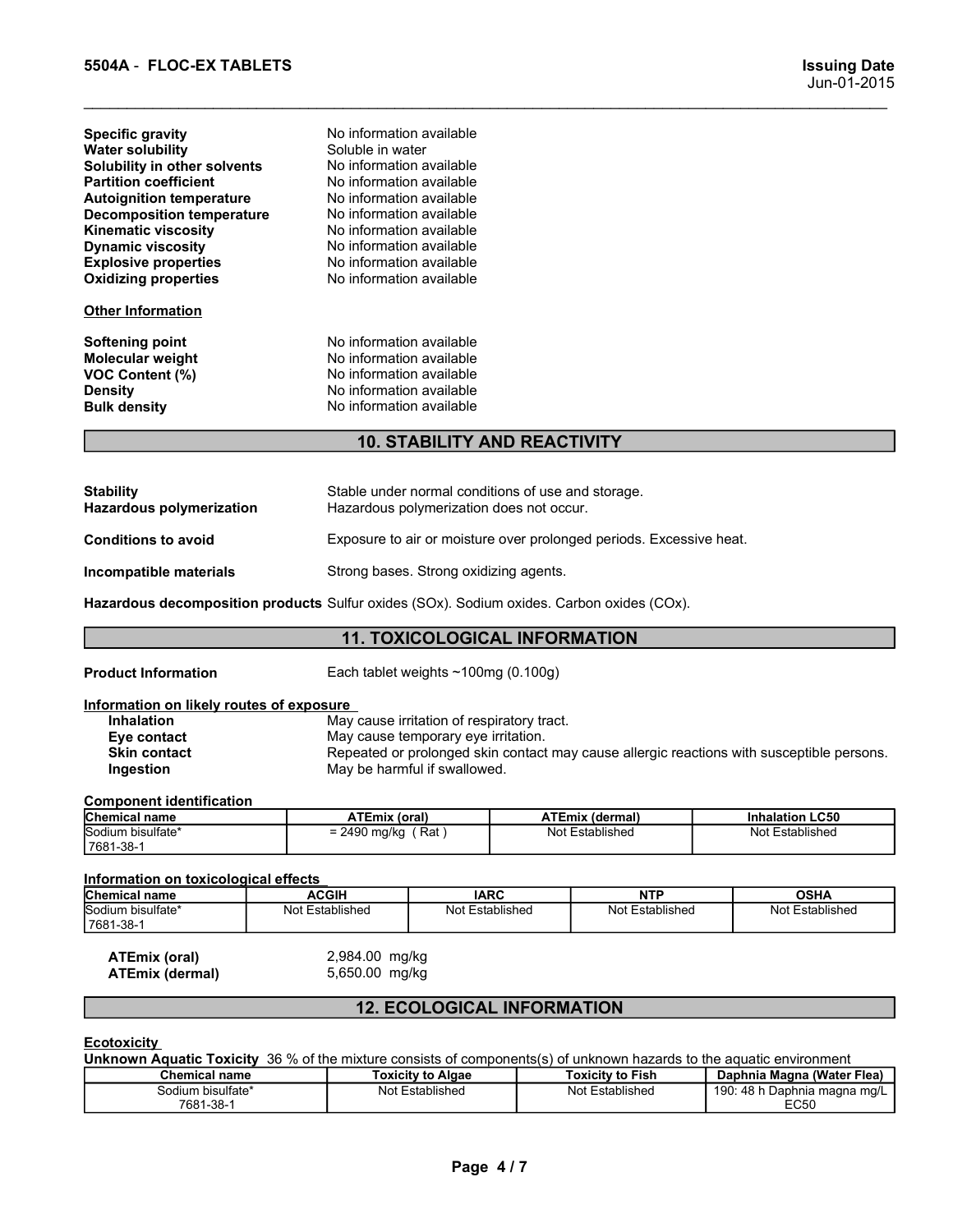# **Bioaccumulation/Accumulation**<br>No information available.

| 5504A - FLOC-EX TABLETS                                           | <b>Issuing Date</b>                |
|-------------------------------------------------------------------|------------------------------------|
|                                                                   | Jun-01-2015                        |
| <b>Persistence and degradability</b><br>No information available. |                                    |
| <b>Bioaccumulation/Accumulation</b><br>No information available.  |                                    |
| <b>Chemical name</b>                                              | <b>Log Pow</b>                     |
|                                                                   |                                    |
| Sodium bisulfate*<br>7681-38-1                                    | Not Established                    |
|                                                                   | <b>13. DISPOSAL CONSIDERATIONS</b> |

### 13. DISPOSAL CONSIDERATIONS

| 5504A - FLOC-EX TABLETS                                          |                                                        | <b>Issuing Date</b><br>Jun-01-2015 |                                   |                                                                             |                               |  |  |
|------------------------------------------------------------------|--------------------------------------------------------|------------------------------------|-----------------------------------|-----------------------------------------------------------------------------|-------------------------------|--|--|
| Persistence and degradability<br>No information available.       |                                                        |                                    |                                   |                                                                             |                               |  |  |
| <b>Bioaccumulation/Accumulation</b><br>No information available. |                                                        |                                    |                                   |                                                                             |                               |  |  |
|                                                                  | <b>Chemical name</b><br>Sodium bisulfate*<br>7681-38-1 |                                    | <b>Log Pow</b><br>Not Established |                                                                             |                               |  |  |
|                                                                  |                                                        |                                    |                                   |                                                                             |                               |  |  |
|                                                                  |                                                        | <b>13. DISPOSAL CONSIDERATIONS</b> |                                   |                                                                             |                               |  |  |
| <b>Disposal Methods</b>                                          |                                                        |                                    |                                   | Dispose of waste product or used containers according to local regulations. |                               |  |  |
| <b>Contaminated packaging</b>                                    |                                                        |                                    |                                   | Dispose of waste product or used containers according to local regulations. |                               |  |  |
| <b>Chemical name</b>                                             | <b>RCRA</b>                                            | <b>RCRA - Basis for Listing</b>    |                                   | <b>RCRA - D Series Wastes</b>                                               | <b>RCRA - U Series Wastes</b> |  |  |
| Sodium bisulfate*<br>7681-38-1                                   | Not Established                                        |                                    |                                   | Not Established                                                             | Not Established               |  |  |
| <b>Chemical name</b>                                             | <b>RCRA - Halogenated</b><br><b>Organic Compounds</b>  | <b>RCRA - P Series Wastes</b>      |                                   | <b>RCRA - F Series Wastes</b>                                               | <b>RCRA - K Series Wastes</b> |  |  |
| Sodium bisulfate*<br>7681-38-1                                   | Not Established                                        | Not Established                    |                                   | Not Established                                                             | Not Established               |  |  |
|                                                                  | <b>Chemical name</b>                                   |                                    |                                   | California Hazardous Waste Status                                           |                               |  |  |
|                                                                  | Sodium bisulfate*<br>7681-38-1                         |                                    |                                   |                                                                             |                               |  |  |
|                                                                  |                                                        | <b>14. TRANSPORT INFORMATION</b>   |                                   |                                                                             |                               |  |  |

| <b>Chemical name</b>           | <b>RCRA - Halogenated</b><br><b>Organic Compounds</b> | <b>RCRA - P Series Wastes</b> | <b>RCRA - F Series Wastes</b> | <b>RCRA - K Series Wastes</b> |
|--------------------------------|-------------------------------------------------------|-------------------------------|-------------------------------|-------------------------------|
| Sodium bisulfate*<br>7681-38-1 | Not Established                                       | Not Established               | Not Established               | Not Established               |

| <b>Chemical name</b>              | California Hazardous Waste Status |
|-----------------------------------|-----------------------------------|
| bisulfate*<br>$\cdots$<br>Sodium. |                                   |
| 7681-38-                          |                                   |

# 14. TRANSPORT INFORMATION

| <b>IATA</b>     | Not regulated |
|-----------------|---------------|
| <b>IMDG/IMO</b> | Not regulated |
| <b>ADR</b>      | Not regulated |

### 15. REGULATORY INFORMATION

|                                  | Organic Compounds    |                                   |  |                                   |                 |  |  |  |  |  |  |
|----------------------------------|----------------------|-----------------------------------|--|-----------------------------------|-----------------|--|--|--|--|--|--|
| Sodium bisulfate*<br>7681-38-1   | Not Established      | Not Established                   |  | Not Established                   | Not Established |  |  |  |  |  |  |
|                                  |                      |                                   |  |                                   |                 |  |  |  |  |  |  |
|                                  | <b>Chemical name</b> |                                   |  | California Hazardous Waste Status |                 |  |  |  |  |  |  |
|                                  | Sodium bisulfate*    |                                   |  |                                   |                 |  |  |  |  |  |  |
|                                  | 7681-38-1            |                                   |  |                                   |                 |  |  |  |  |  |  |
|                                  |                      |                                   |  |                                   |                 |  |  |  |  |  |  |
| <b>14. TRANSPORT INFORMATION</b> |                      |                                   |  |                                   |                 |  |  |  |  |  |  |
|                                  |                      |                                   |  |                                   |                 |  |  |  |  |  |  |
|                                  |                      |                                   |  |                                   |                 |  |  |  |  |  |  |
| <b>DOT</b>                       | Not regulated        |                                   |  |                                   |                 |  |  |  |  |  |  |
|                                  |                      |                                   |  |                                   |                 |  |  |  |  |  |  |
|                                  |                      |                                   |  |                                   |                 |  |  |  |  |  |  |
|                                  |                      |                                   |  |                                   |                 |  |  |  |  |  |  |
| <b>IATA</b>                      | Not regulated        |                                   |  |                                   |                 |  |  |  |  |  |  |
|                                  |                      |                                   |  |                                   |                 |  |  |  |  |  |  |
| <b>IMDG/IMO</b>                  | Not regulated        |                                   |  |                                   |                 |  |  |  |  |  |  |
|                                  |                      |                                   |  |                                   |                 |  |  |  |  |  |  |
|                                  |                      |                                   |  |                                   |                 |  |  |  |  |  |  |
| <b>ADR</b>                       | Not regulated        |                                   |  |                                   |                 |  |  |  |  |  |  |
|                                  |                      |                                   |  |                                   |                 |  |  |  |  |  |  |
|                                  |                      |                                   |  |                                   |                 |  |  |  |  |  |  |
|                                  |                      | <b>15. REGULATORY INFORMATION</b> |  |                                   |                 |  |  |  |  |  |  |
| <b>International Inventories</b> |                      |                                   |  |                                   |                 |  |  |  |  |  |  |
| <b>TSCA</b>                      | Complies             |                                   |  |                                   |                 |  |  |  |  |  |  |
| <b>DSL/NDSL</b>                  | Complies             |                                   |  |                                   |                 |  |  |  |  |  |  |
| <b>EINECS/ELINCS</b>             | Does not comply      |                                   |  |                                   |                 |  |  |  |  |  |  |
| <b>ENCS</b>                      | Complies             |                                   |  |                                   |                 |  |  |  |  |  |  |
| <b>IECSC</b>                     | Complies             |                                   |  |                                   |                 |  |  |  |  |  |  |
| <b>KECL</b>                      | Complies             |                                   |  |                                   |                 |  |  |  |  |  |  |
| <b>PICCS</b>                     | Complies             |                                   |  |                                   |                 |  |  |  |  |  |  |
| <b>AICS</b>                      | Complies             |                                   |  |                                   |                 |  |  |  |  |  |  |
|                                  |                      |                                   |  |                                   |                 |  |  |  |  |  |  |
|                                  |                      |                                   |  |                                   |                 |  |  |  |  |  |  |

### Legend:

TSCA - United States Toxic Substances Control Act Section 8(b) Inventory DSL/NDSL - Canadian Domestic Substances List/Non-Domestic Substances List EINECS/ELINCS - European Inventory of Existing Chemical Substances/European List of Notified Chemical Substances ENCS - Japan Existing and New Chemical Substances TORY INFORMATION<br>wentory<br>mances/European List of Notified Chemical Substances<br>Page 5 / 7 IECSC - China Inventory of Existing Chemical Substances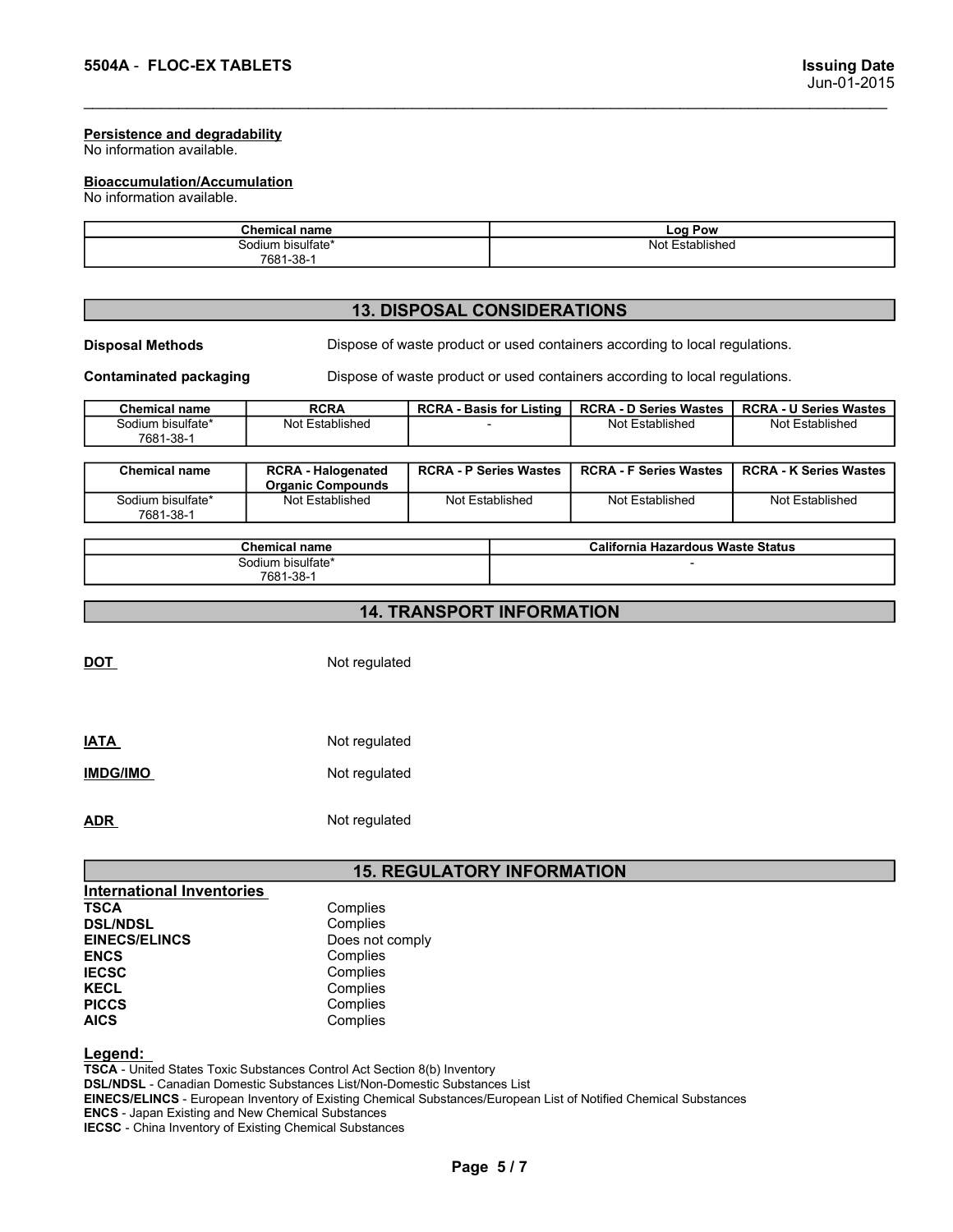5504A - FLOC-EX TABLETS<br>
Issuing Date<br>
Jun-01-2015<br>PICCS - Philippines Inventory of Chemicals and Chemical Substances<br>
AICS - Australian Inventory of Chemical Substances<br>
AICS - Australian Inventory of Chemical Substances KECL - Korean Existing and Evaluated Chemical Substances PICCS - Philippines Inventory of Chemicals and Chemical Substances AICS - Australian Inventory of Chemical Substances

**S504A - FLOC-EX TABLETS**<br>
WECL - Korean Existing and Evaluated Chemical Substances<br>
PICCS - Philippines Inventory of Chemical substances<br>
AICS - Australian Inventory of Chemical Substances<br>
<u>US Federal Regulations</u><br>
SARA SARA 313<br>Section 313 of Title III of the Superfund Amendments and Reauthorization Act of 1986 (SARA). This product does not contain any

| 5504A - FLOC-EX TABLETS                                                                                                                                                                                                                                                                                                                                                                                                                       |                                                         |  |                               |                                  |                 | <b>Issuing Date</b><br>Jun-01-2015          |
|-----------------------------------------------------------------------------------------------------------------------------------------------------------------------------------------------------------------------------------------------------------------------------------------------------------------------------------------------------------------------------------------------------------------------------------------------|---------------------------------------------------------|--|-------------------------------|----------------------------------|-----------------|---------------------------------------------|
| KECL - Korean Existing and Evaluated Chemical Substances<br>PICCS - Philippines Inventory of Chemicals and Chemical Substances<br>AICS - Australian Inventory of Chemical Substances                                                                                                                                                                                                                                                          |                                                         |  |                               |                                  |                 |                                             |
| <b>US Federal Regulations</b>                                                                                                                                                                                                                                                                                                                                                                                                                 |                                                         |  |                               |                                  |                 |                                             |
| <b>SARA 313</b><br>Section 313 of Title III of the Superfund Amendments and Reauthorization Act of 1986 (SARA). This product does not contain any<br>chemicals which are subject to the reporting requirements of the Act and Title 40 of the Code of Federal Regulations, Part 372                                                                                                                                                           |                                                         |  |                               |                                  |                 |                                             |
| <b>Chemical name</b>                                                                                                                                                                                                                                                                                                                                                                                                                          | <b>SARA 313 - Threshold Values %</b><br>Not Established |  |                               |                                  |                 |                                             |
|                                                                                                                                                                                                                                                                                                                                                                                                                                               | Sodium bisulfate*<br>7681-38-1                          |  |                               |                                  |                 |                                             |
| <b>SARA 311/312 Hazard Categories</b><br><b>Acute health hazard</b><br><b>Chronic Health Hazard</b><br><b>Fire hazard</b><br>Sudden release of pressure hazard<br><b>Reactive Hazard</b>                                                                                                                                                                                                                                                      |                                                         |  | Yes<br>No<br>No.<br>No<br>No. |                                  |                 |                                             |
| <b>CWA (Clean Water Act)</b><br>This product does not contain any substances regulated as pollutants pursuant to the Clean Water Act (40 CFR 122.21 and 40<br>CFR 122.42)                                                                                                                                                                                                                                                                     |                                                         |  |                               |                                  |                 |                                             |
| <b>Chemical name</b>                                                                                                                                                                                                                                                                                                                                                                                                                          | <b>CWA - Reportable</b><br>Quantities                   |  | <b>CWA - Toxic Pollutants</b> | <b>CWA - Priority Pollutants</b> |                 | <b>CWA - Hazardous</b><br><b>Substances</b> |
| Sodium bisulfate*                                                                                                                                                                                                                                                                                                                                                                                                                             | Not Established                                         |  | Not Established               | Not Established                  |                 | Not Established                             |
| 7681-38-1<br><b>CERCLA</b><br>This material, as supplied, does not contain any substances regulated as hazardous substances under the Comprehensive<br>Environmental Response Compensation and Liability Act (CERCLA) (40 CFR 302) or the Superfund Amendments and<br>Reauthorization Act (SARA) (40 CFR 355). There may be specific reporting requirements at the local, regional, or state level<br>pertaining to releases of this material |                                                         |  |                               |                                  |                 |                                             |
| <b>Chemical name</b>                                                                                                                                                                                                                                                                                                                                                                                                                          | <b>Hazardous Substances RQs</b>                         |  |                               | <b>CERCLA/SARA RQ</b>            |                 | RQ                                          |
| Sodium bisulfate*<br>7681-38-1                                                                                                                                                                                                                                                                                                                                                                                                                |                                                         |  |                               | Not Established                  |                 | $\sim$                                      |
| <b>US State Regulations</b><br><b>California Proposition 65</b>                                                                                                                                                                                                                                                                                                                                                                               |                                                         |  |                               |                                  |                 |                                             |
|                                                                                                                                                                                                                                                                                                                                                                                                                                               | <b>Chemical name</b>                                    |  |                               | <b>California Proposition 65</b> |                 |                                             |
|                                                                                                                                                                                                                                                                                                                                                                                                                                               | Sodium bisulfate*<br>7681-38-1                          |  |                               |                                  | Not Established |                                             |
|                                                                                                                                                                                                                                                                                                                                                                                                                                               |                                                         |  |                               |                                  |                 |                                             |

| Fire hazard<br>Sudden release of pressure hazard                                                                                                                          |                                       | No<br>No                      |                 |                                  |  |                                             |
|---------------------------------------------------------------------------------------------------------------------------------------------------------------------------|---------------------------------------|-------------------------------|-----------------|----------------------------------|--|---------------------------------------------|
| <b>Reactive Hazard</b>                                                                                                                                                    |                                       | No                            |                 |                                  |  |                                             |
| <b>CWA (Clean Water Act)</b><br>This product does not contain any substances regulated as pollutants pursuant to the Clean Water Act (40 CFR 122.21 and 40<br>CFR 122.42) |                                       |                               |                 |                                  |  |                                             |
| <b>Chemical name</b>                                                                                                                                                      | <b>CWA - Reportable</b><br>Quantities | <b>CWA - Toxic Pollutants</b> |                 | <b>CWA - Priority Pollutants</b> |  | <b>CWA - Hazardous</b><br><b>Substances</b> |
| Sodium bisulfate*<br>Not Established<br>7681-38-1                                                                                                                         |                                       | Not Established               | Not Established |                                  |  | Not Established                             |
| pertaining to releases of this material<br><b>Chemical name</b>                                                                                                           | <b>Hazardous Substances RQs</b>       |                               |                 | <b>CERCLA/SARA RQ</b>            |  | <b>RQ</b>                                   |
| Sodium bisulfate*<br>7681-38-1                                                                                                                                            |                                       |                               | Not Established |                                  |  |                                             |
| <b>US State Regulations</b><br><b>California Proposition 65</b>                                                                                                           |                                       |                               |                 |                                  |  |                                             |
|                                                                                                                                                                           | <b>Chemical name</b>                  |                               |                 | <b>California Proposition 65</b> |  |                                             |
|                                                                                                                                                                           | Sodium bisulfate*<br>7681-38-1        |                               |                 | Not Established                  |  |                                             |
| U.S. State Right-to-Know Regulations                                                                                                                                      |                                       |                               |                 |                                  |  |                                             |
| <b>Chemical name</b>                                                                                                                                                      | <b>New Jersey</b>                     |                               |                 | <b>Massachusetts</b>             |  | Pennsylvania                                |
| Sodium bisulfate*<br>7681-38-1                                                                                                                                            | Not Established                       |                               |                 | Not Established                  |  | Not Established                             |
| <b>CPSC (Consumer Product Safety Commission) - Specially Regulated Substances</b>                                                                                         |                                       |                               |                 |                                  |  |                                             |
|                                                                                                                                                                           |                                       | <b>16. OTHER INFORMATION</b>  |                 |                                  |  |                                             |

### **CERCLA**

| Chemical<br>name       | <b>Hazardous Substances RQs</b> | <b>CERCLA/SARA RQ</b> | Dr<br>ru |
|------------------------|---------------------------------|-----------------------|----------|
| n bisulfate*<br>Sodium |                                 | Not Established       |          |
| 7681-38-1              |                                 |                       |          |

| <b>Chemical name</b> | <br><b>Proposition 65</b><br>California        |  |
|----------------------|------------------------------------------------|--|
| Sodium bisulfate*    | $\overline{\phantom{0}}$<br>Not<br>Established |  |
| 7681-38-             |                                                |  |
| .<br>.               |                                                |  |

| Chemical<br>name                  | <b>New Jersey</b>  | <b>Massachusetts</b> | Pennsvlvania         |
|-----------------------------------|--------------------|----------------------|----------------------|
| bisulfate*<br>Sodium<br>7681-38-1 | Established<br>Not | Established<br>Not   | Not l<br>Established |

|                                                   | Quantities                                                                                                                                                                                                                                                                                                                                                                                                      |                              |                                  | <b>Substances</b>                           |
|---------------------------------------------------|-----------------------------------------------------------------------------------------------------------------------------------------------------------------------------------------------------------------------------------------------------------------------------------------------------------------------------------------------------------------------------------------------------------------|------------------------------|----------------------------------|---------------------------------------------|
| Sodium bisulfate*<br>7681-38-1                    | Not Established                                                                                                                                                                                                                                                                                                                                                                                                 | Not Established              | Not Established                  | Not Established                             |
| <b>CERCLA</b>                                     | This material, as supplied, does not contain any substances regulated as hazardous substances under the Comprehensive<br>Environmental Response Compensation and Liability Act (CERCLA) (40 CFR 302) or the Superfund Amendments and<br>Reauthorization Act (SARA) (40 CFR 355). There may be specific reporting requirements at the local, regional, or state level<br>pertaining to releases of this material |                              |                                  |                                             |
| <b>Chemical name</b>                              | <b>Hazardous Substances RQs</b>                                                                                                                                                                                                                                                                                                                                                                                 |                              | <b>CERCLA/SARA RQ</b>            | RQ                                          |
| Sodium bisulfate*<br>7681-38-1                    |                                                                                                                                                                                                                                                                                                                                                                                                                 |                              | Not Established                  |                                             |
| <b>US State Regulations</b>                       |                                                                                                                                                                                                                                                                                                                                                                                                                 |                              |                                  |                                             |
| <b>California Proposition 65</b>                  |                                                                                                                                                                                                                                                                                                                                                                                                                 |                              |                                  |                                             |
| <b>Chemical name</b>                              |                                                                                                                                                                                                                                                                                                                                                                                                                 |                              | <b>California Proposition 65</b> |                                             |
| Sodium bisulfate*<br>7681-38-1                    |                                                                                                                                                                                                                                                                                                                                                                                                                 |                              | Not Established                  |                                             |
|                                                   | <b>U.S. State Right-to-Know Regulations</b>                                                                                                                                                                                                                                                                                                                                                                     |                              |                                  |                                             |
| <b>Chemical name</b><br><b>New Jersey</b>         |                                                                                                                                                                                                                                                                                                                                                                                                                 |                              | <b>Massachusetts</b>             | Pennsylvania                                |
| Sodium bisulfate*<br>Not Established<br>7681-38-1 |                                                                                                                                                                                                                                                                                                                                                                                                                 |                              | Not Established                  | Not Established                             |
|                                                   | <b>CPSC (Consumer Product Safety Commission) - Specially Regulated Substances</b>                                                                                                                                                                                                                                                                                                                               |                              |                                  |                                             |
|                                                   |                                                                                                                                                                                                                                                                                                                                                                                                                 | <b>16. OTHER INFORMATION</b> |                                  |                                             |
| <b>NFPA</b>                                       | Health hazard 1<br>Flammability 0                                                                                                                                                                                                                                                                                                                                                                               |                              | Instability 0                    | <b>Physical and Chemical</b><br>Hazards N/A |
| <b>HMIS</b><br>Health hazard 1                    |                                                                                                                                                                                                                                                                                                                                                                                                                 | Flammability 0               | Stability 0                      |                                             |
|                                                   |                                                                                                                                                                                                                                                                                                                                                                                                                 |                              |                                  |                                             |
|                                                   |                                                                                                                                                                                                                                                                                                                                                                                                                 |                              |                                  |                                             |
|                                                   |                                                                                                                                                                                                                                                                                                                                                                                                                 |                              |                                  |                                             |
|                                                   |                                                                                                                                                                                                                                                                                                                                                                                                                 | Page 6/7                     |                                  |                                             |
|                                                   |                                                                                                                                                                                                                                                                                                                                                                                                                 |                              |                                  |                                             |